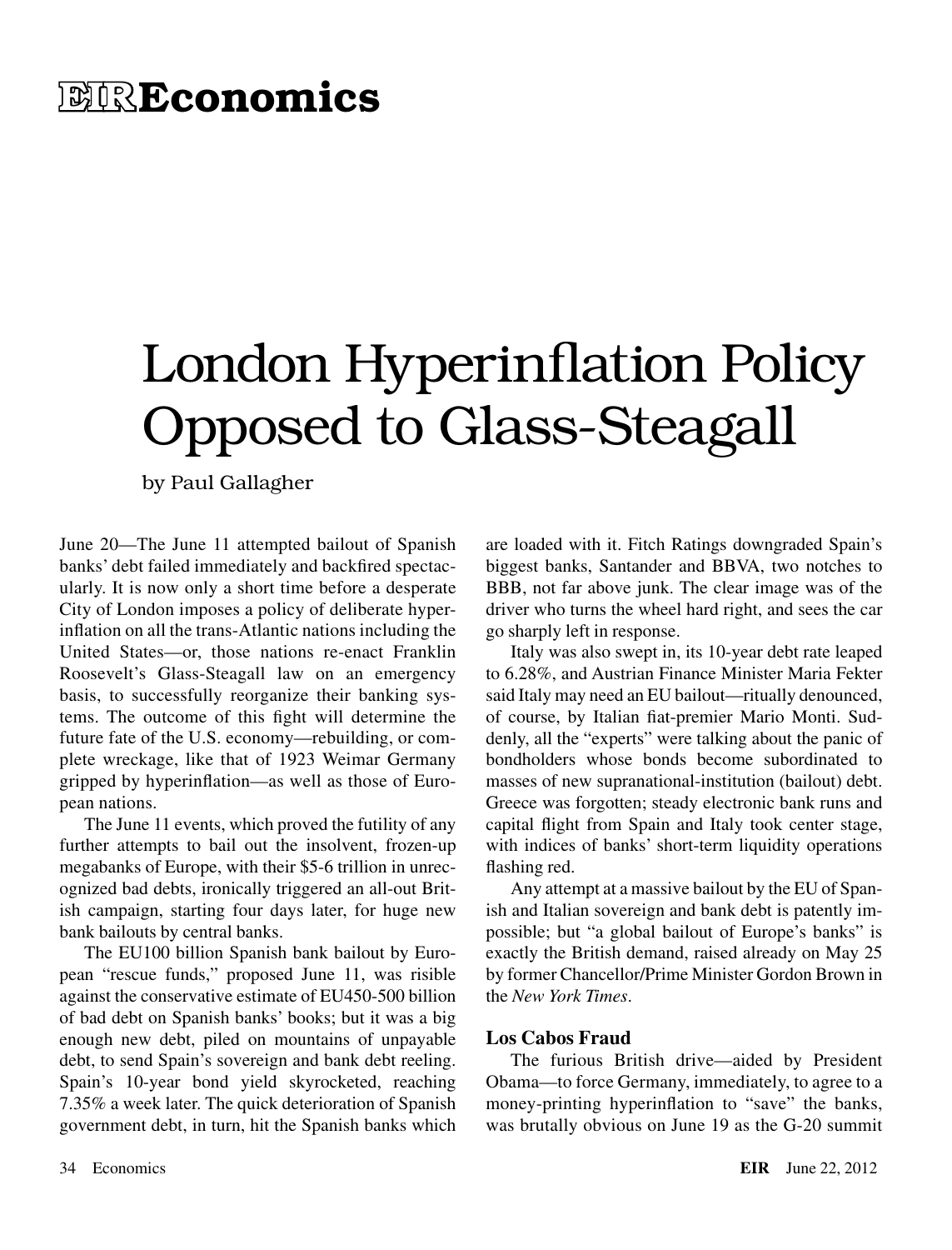in Los Cabos, Mexico ended. Days earlier, on June 15, Bank of England head Mervyn King and Chancellor George Osborne had held emergency conference calls with European finance ministers, and then made public calls to all central banks to print money, fast. King said that the banks of Europe were insolvent— "it's a solvency, not a liquidity crisis"—and then demanded that governments provide the banks . . . much more liquidity. "We have thrown at this everything bar the kitchen sink," said King; and then demanded "more drastic measures" were necessary. The Bank of England would immediately print and lend British banks £100 billion.

Then, on the evening of June 19, the London *Telegraph, Guardian,* and *Observer* newspapers all published reports "from the Los Cabos summit," that a deal for a roughly \$1 trillion bailout of Spanish and Italian debt by the European bailout funds—European Financial Stability Facility (EFSF) and European Stability Mechanism (ESM) had been reached, at the demand of Obama and British Prime Minister Cameron. These authoritative-sounding reports appeared only in British media, and they were false. The German government, the next morning, June 20, denied that this "deal" had even been discussed at Los Cabos, where Obama and Cameron had had a "sub-meeting" on the bank crisis with European leaders after the G-20 summit formally ended.

And the EFSF and ESM do not have, of course, EU750 billion, or \$1 trillion, to buy Spanish and Italian bonds on the open market; these funds have only the authorization to raise that amount on the markets themselves, and the ESM authorization has not yet been approved by the German Parliament. And \$1 trillion "would be nowhere near enough" to cover European banks' bad debts, to quote Gordon Brown's acknowledgment in his May 25 *New York Times* op-ed.

But this hyperinflationary bailout is "the deal" nonetheless, unless it is stopped by a Glass-Steagall reorganization, which must start with a U.S. re-enactment of FDR's original Glass-Steagall Act.

Listen to Chancellor of the Exchequer George Osborne, quoted by the London *Daily Telegraph* June 19: "There are systemic problems in the eurozone which require a systemic answer.... Common resources [must be] transferred from richer countries to poorer countries, [to show] that *the whole eurozone stands behind the banks of the eurozone*. ... I think there are signs that the eurozone are moving towards richer countries

standing behind their banks and standing behind the weaker countries" [emphasis added].

#### **Crush the National Opposition**

It was most notable, behind the chaos caused by the strident British demands for hyperinflation, and the confusion of denials by Germany and Spain that they had agreed to it, that the European Central Bank (ECB) clearly refused to start big purchases of Spanish and Italian debt—for now. And in the United States on June 20, the Federal Reserve Open Market Committee merely extended its existing asset-purchase scheme, did not announce new ones, but introduced new language: "The Committee is prepared to take further action as appropriate to promote a stronger economic recovery," thus effectively authorizing Fed chairman Ben Bernanke to gear up money-printing when he thinks necessary.

The City of London "imperial" strategy for forcing through its hyperinflation policy by manipulation, was described fairly clearly, if to a relatively small and elite audience, by Deutschebank CEO Josef Ackermann at the Atlantic Council in Washington May 20. Ackermann is chairman of the Institute for International Finance (IIF), the "lobby" of the biggest international banks. He explained that new central bank bailout operations would be held in reserve, or used only in small steps, until the bank crisis became really extreme and acute; by going "to the precipice," *governments* had to be compelled to give up their sovereignty and throw their revenues and credit into bank bailouts. Two days later, ECB head Mario Draghi said the same thing, while declining to lower ECB interest rates. A day after that, Bernanke repeated it again, telling the Senate Banking Committee, there will be no more qualitative easing from the Fed for now—"Congress must do its job."

The collapse has accelerated the scheme; London is determined the German government will capitulate and commit all its credit by the end of June. Then, London wants the ESM fund to be licensed as a bank, in order to be able to borrow from the ECB and launch the really huge, multi-trillion-dollar money-printing. *Telegraph* financial columnist Ambrose Evan Pritchard quoted former Foreign Minister David Owen on June 20: "This is not going to work unless they let the fund gear up and draw on the full firepower of the ECB. ... Any bond purchases must be on a crushing scale to eliminate all doubts...."